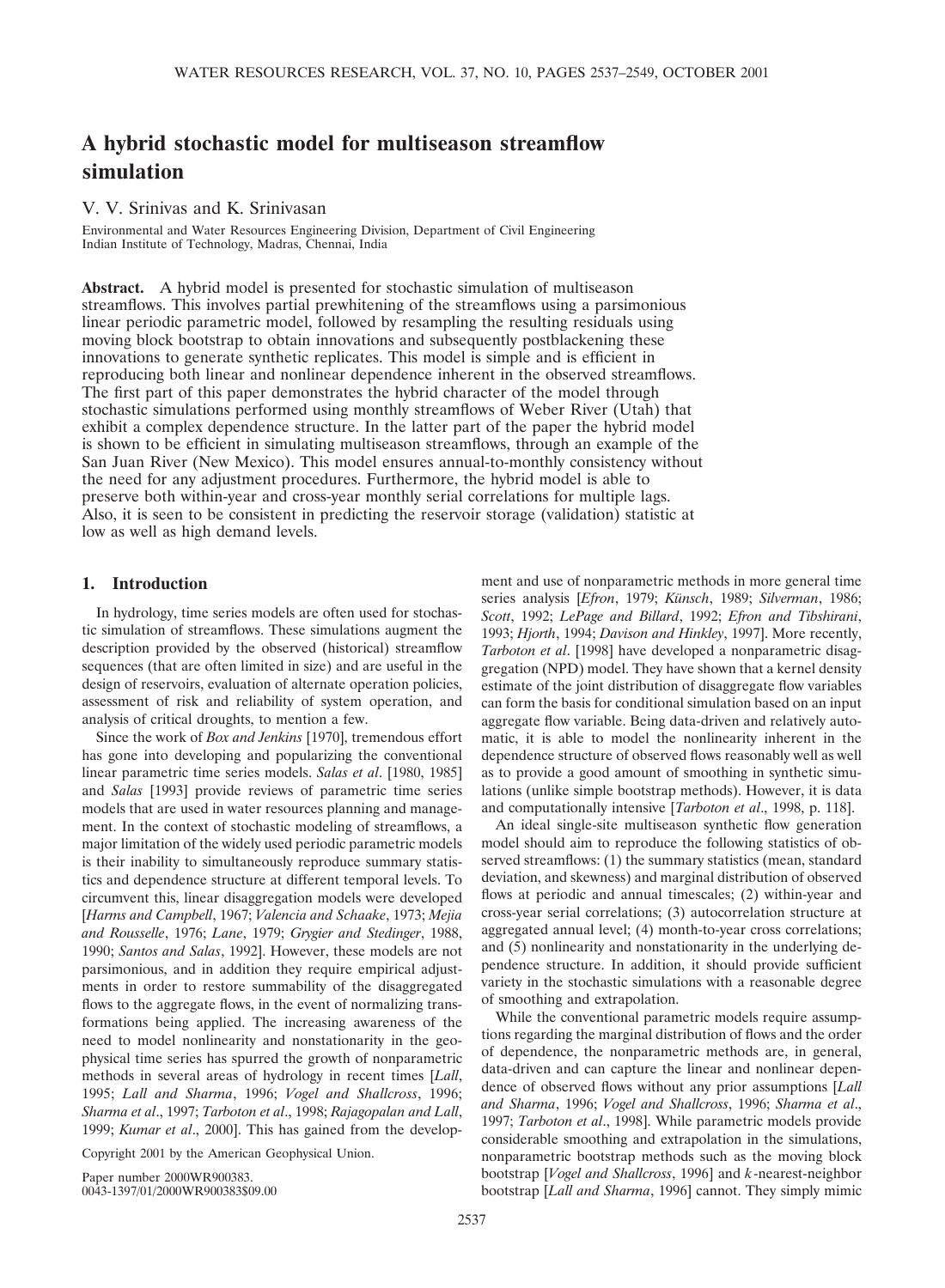

**Figure 1.** Preservation of skewness of Weber River streamflows at monthly and aggregated annual levels by the moving block bootstrap (MBB) model and the hybrid model (HM) graphed using box plots. A line in the middle of the box represents median. The historical statistic is represented by a circle, and the mean of the generated statistic over 100 replicates is represented by a solid square. The solid line that joins the circles indicates the historical trend, while the dotted line connecting the solid squares depicts the mean synthetic trend.

the marginal distribution of observed flows, because flow values are resampled from the historic data. Such parsing of the data defeats the purpose of synthetic streamflow simulation.

Considering the relative merits and demerits of both simple low-order linear periodic parametric models and the nonparametric bootstrap methods, we felt that simulations from a novel method that blends the merits of both parametric and nonparametric methods can represent the uncertainty in the historical streamflow record better. The Postblackening method suggested by *Davison and Hinkley* [1997] seems to be an appropriate one in this context. In this hybrid method the first step is to prewhiten the historical trace by fitting a linear parametric model that is intended to remove much of the dependence present in the observations of the historical sequence. A series of innovations is then generated by subjecting the residuals obtained from the linear parametric model to "moving block resampling," with a view to capturing the weak linear dependence (if any) present in the residuals and inherent nonlinearities. The innovation series is then "postblackened" by applying the estimated model to the resampled innovations. The effectiveness of the postblackening approach in modeling dependent annual streamflows has been brought out in an earlier paper by *Srinivas and Srinivasan* [2000], wherein this approach is shown to be efficient in modeling critical run characteristics of multiyear droughts.

In this paper, to start with, an attempt is made to gain some understanding of the roles played by the two constituents of the hybrid model (HM) (a simple linear parsimonious parametric model with no normalizing transformation (PAR(1)- NT) and the moving block bootstrap (MBB)) in enhancing the performance of HM over its constituents in the context of periodic streamflow modeling. For this purpose, synthetic simulations of Weber River (Utah) streamflows are used. Following this, a split sample validation test is performed on the Weber River monthly streamflows to show that the hybrid model is able to capture repeatable statistical structure present in the observed streamflows. In section 5, HM is used to simulate the historical monthly streamflow record of San Juan River, near Archuleta, New Mexico. The simulation results from HM are compared with those from the popular parametric disaggregation package SPIGOT [*Grygier and Stedinger*,

1990] and the nonparametric disaggregation model NPD [*Tarboton et al*., 1998].

### **2. Algorithm for the Hybrid Model (HM)**

This section presents the algorithm for generating synthetic seasonal streamflows by the hybrid model proposed, which uses the postblackening approach suggested by *Davison and Hinkley* [1997]. It is to be noted that vectors will be represented by bold uppercase letters, and the elements of the vectors will be represented by lowercase letters.

Let the observed (historical) streamflows be represented by the vector  $\mathbf{Q}_{\nu,\tau}$ , where  $\nu$  is the index for year ( $\nu = 1, \ldots, N$ ) and  $\tau$  denotes the index for season (period) within the year  $(\tau = 1, \dots, \omega)$ ; *N* refers to the number of years of historical record, and  $\omega$  represents the number of periods within the year. The modeling steps involved are as follows:

1. Standardize the elements of the vector  $\mathbf{Q}_{\nu,\tau}$  as

$$
y_{\nu,\tau} = \frac{q_{\nu,\tau} - \bar{q}_{\tau}}{s_{\tau}},\tag{1}
$$

where  $\bar{q}_\tau$  and  $s_\tau$  are the mean and standard deviation, respectively, of the observed streamflows in period  $\tau$ . Note that the historical streamflows are not transformed to remove skewness.

2. Prewhiten the standardized historical streamflows,  $Y_{\nu,\tau}$ , using a simple periodic autoregressive model of order one (PAR(1)) and extract the residuals  $\varepsilon_{\nu,\tau}$ . Take  $y_{1,0} = 0$ :

$$
\varepsilon_{\nu,\tau} = y_{\nu,\tau} - \phi_{1,\tau} y_{\nu,\tau-1}.
$$
 (2)

In (2),  $\phi_{1,1}, \ldots, \phi_{1,\omega}$  are the periodic autoregressive parameters of order one. For the parameter estimation, a simple method of moments [*Salas et al*., 1980] has been used. It is to be noted that the residuals  $\varepsilon_{\nu,\tau}$  may possess some weak dependence (since the parameters are estimated from a simple PAR(1) model). We wish to mention that bootstrap schemes like the moving block bootstrap (MBB) [Künsch, 1989] can serve as reliable tools for modeling the weak linear dependence, if any, in the residuals.

3. Obtain the simulated innovations  $\epsilon^*_{\nu,\tau}$  by bootstrapping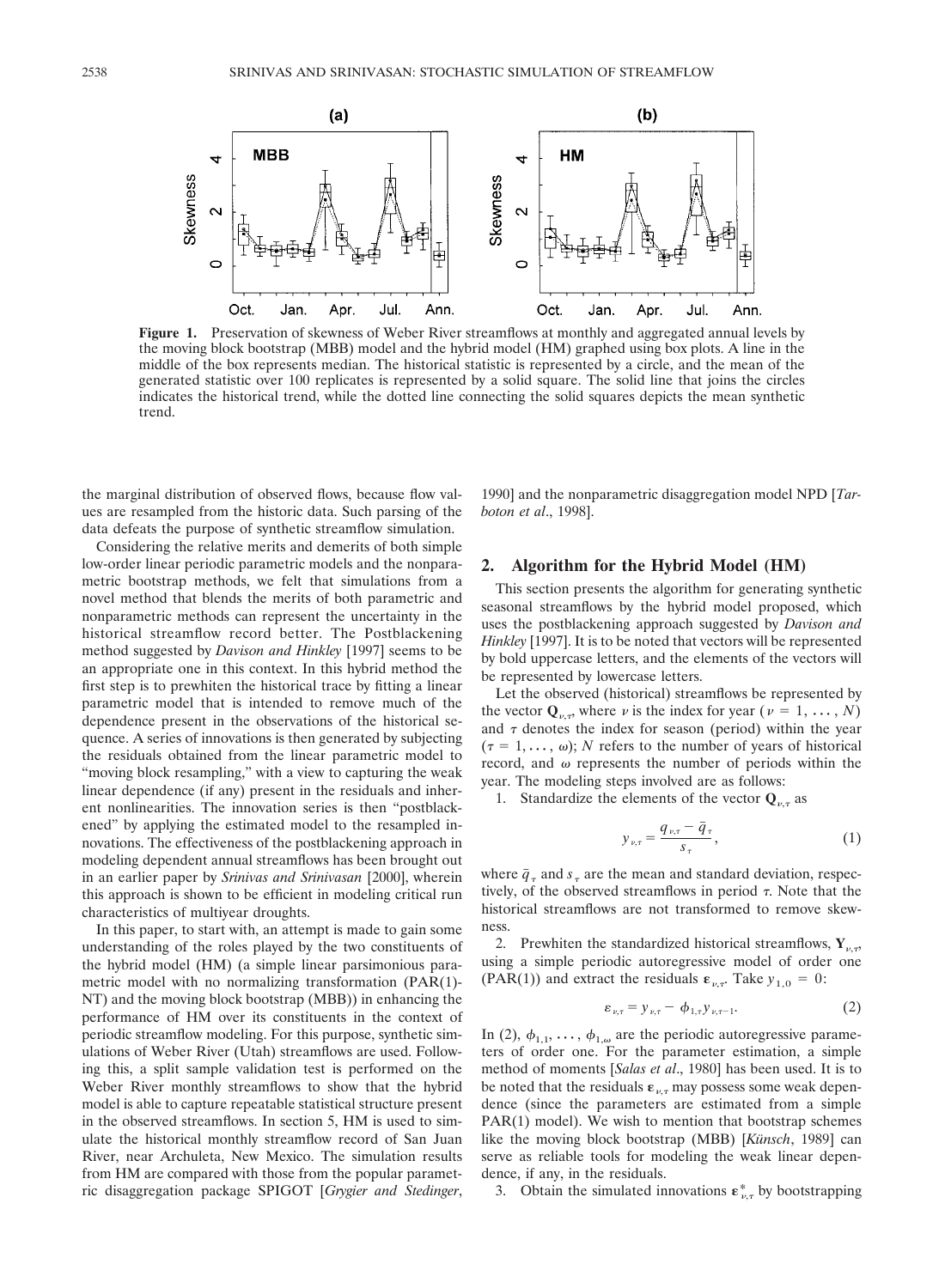

Figure 2. Preservation of serial correlations of Weber River streamflows at monthly and aggregated annual levels by periodic autoregressive model of order one with no normalizing transformation (PAR(1)-NT), moving block bootstrap (MBB), and hybrid model (HM).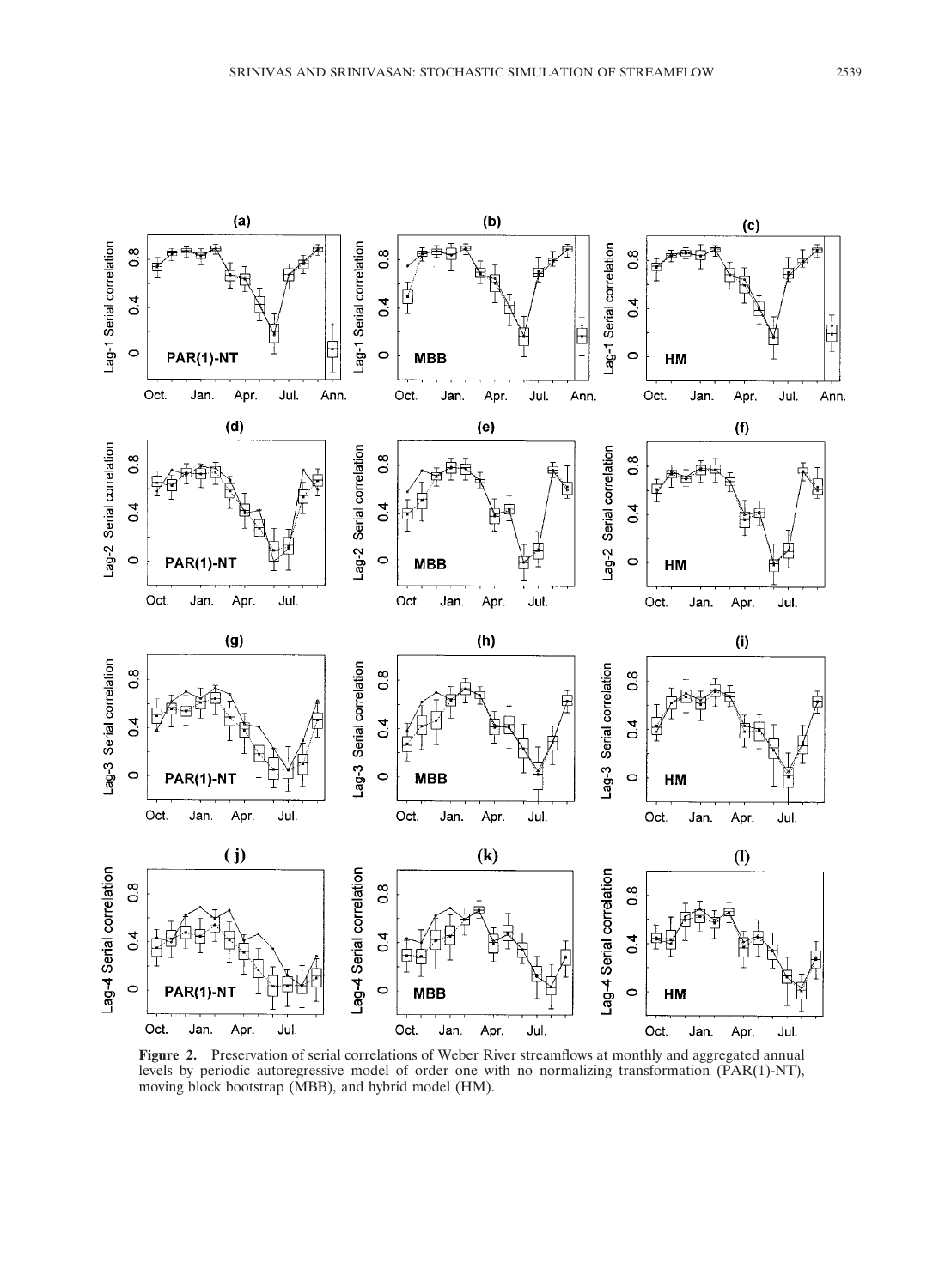

Figure 3. Preservation of state-dependent correlations of monthly streamflows of Weber River by periodic autoregressive model of order one with no normalizing transformation (PAR(1)-NT), moving block bootstrap (MBB), and hybrid model (HM).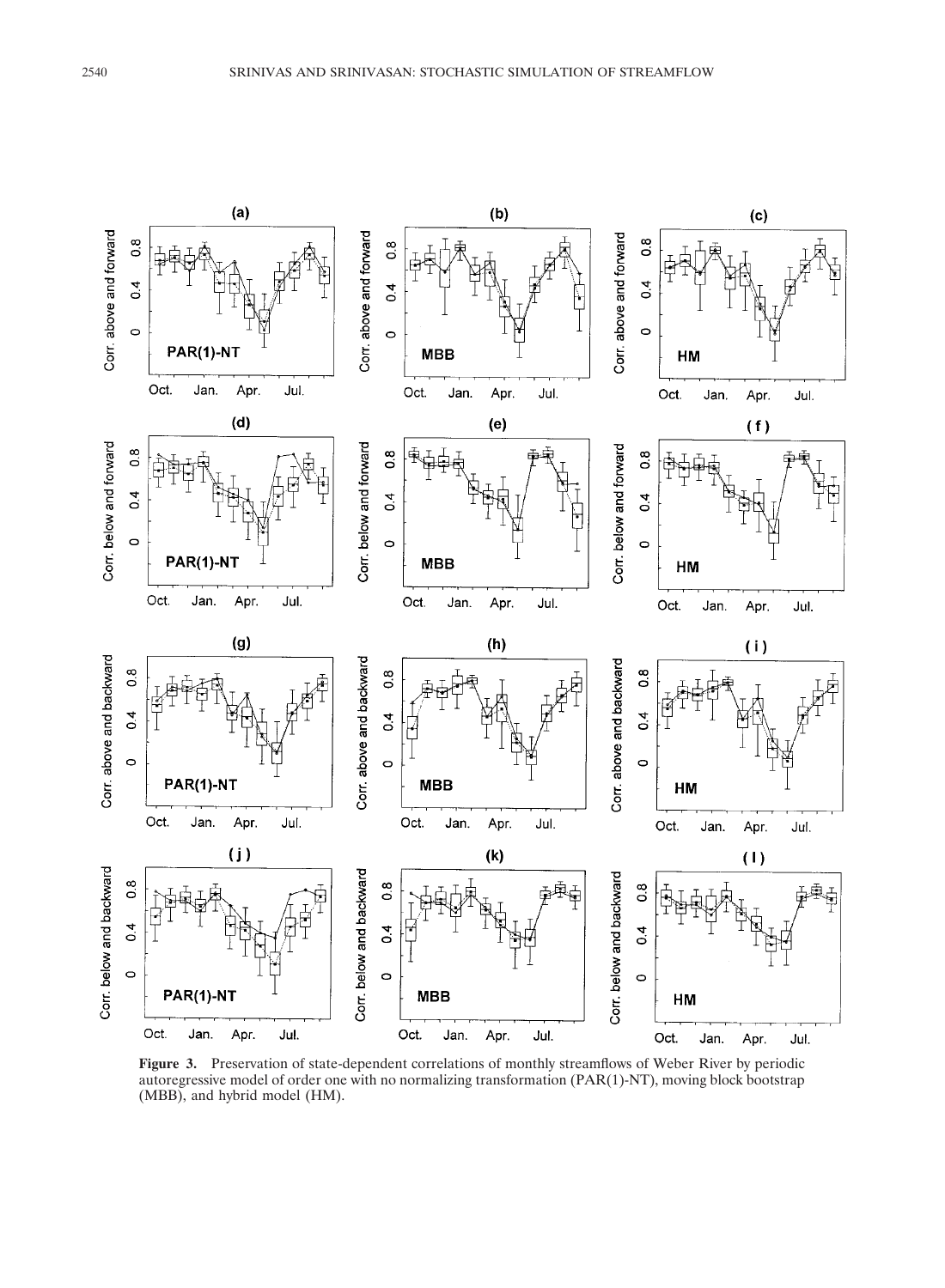

**Figure 4.** Results from split sample validation of hybrid model. Shown is the preservation of historical mean of monthly and annual streamflows, Weber River.

 $\epsilon_{\nu,\tau}$  using the moving block bootstrap (MBB) method. The monthly residuals resulting from the PAR(1) model are divided into (possibly) overlapping blocks  $B_i$  with block size  $L$ taken as an integral multiple of the number of periods  $(\omega)$ within the year. It is to be noted that each of the overlapping blocks starts with the first period in a hydrological water year. This is done with a view to capturing the within-year correlations for a significant number of lags. For example, the block sizes of residuals in monthly streamflow modeling context would be 12, 24, 36, and so on (abbreviated as  $L = \omega$ ,  $L =$  $2\omega$ ,  $L = 3\omega$ , and so on). Note that when the block length *L* is *n* years long, the overlap is  $(n - 1)$  years, so that when it is 1 year long there is no overlap. In general, the *i*th block with size  $L = m\omega$ , may be written as

$$
B_i = (\varepsilon_{i,1}, \ldots, \varepsilon_{i+m-1,\omega}), \qquad (3)
$$

where  $i = 1, \ldots, q$  and  $q = N - m + 1$ . For example, if  $L = 3\omega$  and  $\omega = 12$ , the fourth block is written as  $B_4$  $(\varepsilon_{4,1}, \ldots, \varepsilon_{6,12})$ . The block size *L*, to be selected for resampling the residuals, would primarily depend on the amount of unextracted weak dependence present in the residuals. Bootstrapped innovations  $\epsilon_{\nu,\tau}^*$  are generated by resampling the overlapping blocks  $B_i$  at random, with replacement from the set  $(B_1, \ldots, B_q)$  and pasting them end-to-end. It is to be noted that each of the (possibly) overlapping blocks has equal probability (1/*q*) of being resampled.

4. The bootstrapped innovation series  $\mathbf{\varepsilon}_{\nu,\tau}^*$  is then postblackened by reversing (2) to obtain the sequence  $\mathbf{Z}_{\nu,\tau}$ .

$$
z_{\nu,\tau} = \phi_{1,\tau} z_{\nu,\tau-1} + \varepsilon_{\nu,\tau}^* \tag{4}
$$

The synthetic generation process is started with  $z_{1,0} = 0$ . The "burn-in" or "warm-up" period is chosen to be large enough to remove any initial bias. The values of  $\mathbb{Z}_{\nu,\tau}$  are then inverse standardized (using equation (5)) to obtain the synthetic streamflow replicate  $X_{\nu,\tau}$ :

$$
x_{\nu,\tau} = (z_{\nu,\tau} \times s_{\tau}) + \bar{q}_{\tau}.
$$
 (5)

It is to be noted that no normalizing transformation is applied in the case of the hybrid model. In this context we wish to mention that when the number of data points in the historical record is limited (as in case of annual streamflow modeling), the mean of residuals recovered from the partial prewhitening stage need not be necessarily equal to zero. In such a case, the residuals are to be recentered to zero before proceeding with resampling them for generating the innovation series [see *Davison and Hinkley*, 1997, p. 397]. However, when the data points are relatively plentiful (as in case of periodic streamflow modeling), we find that the sum of residuals recovered from the partial prewhitening stage tends to zero, and hence one need not recenter the residuals.



**Figure 5.** Results from split sample validation of hybrid model. Shown is the preservation of standard deviation of monthly and annual streamflows, Weber River.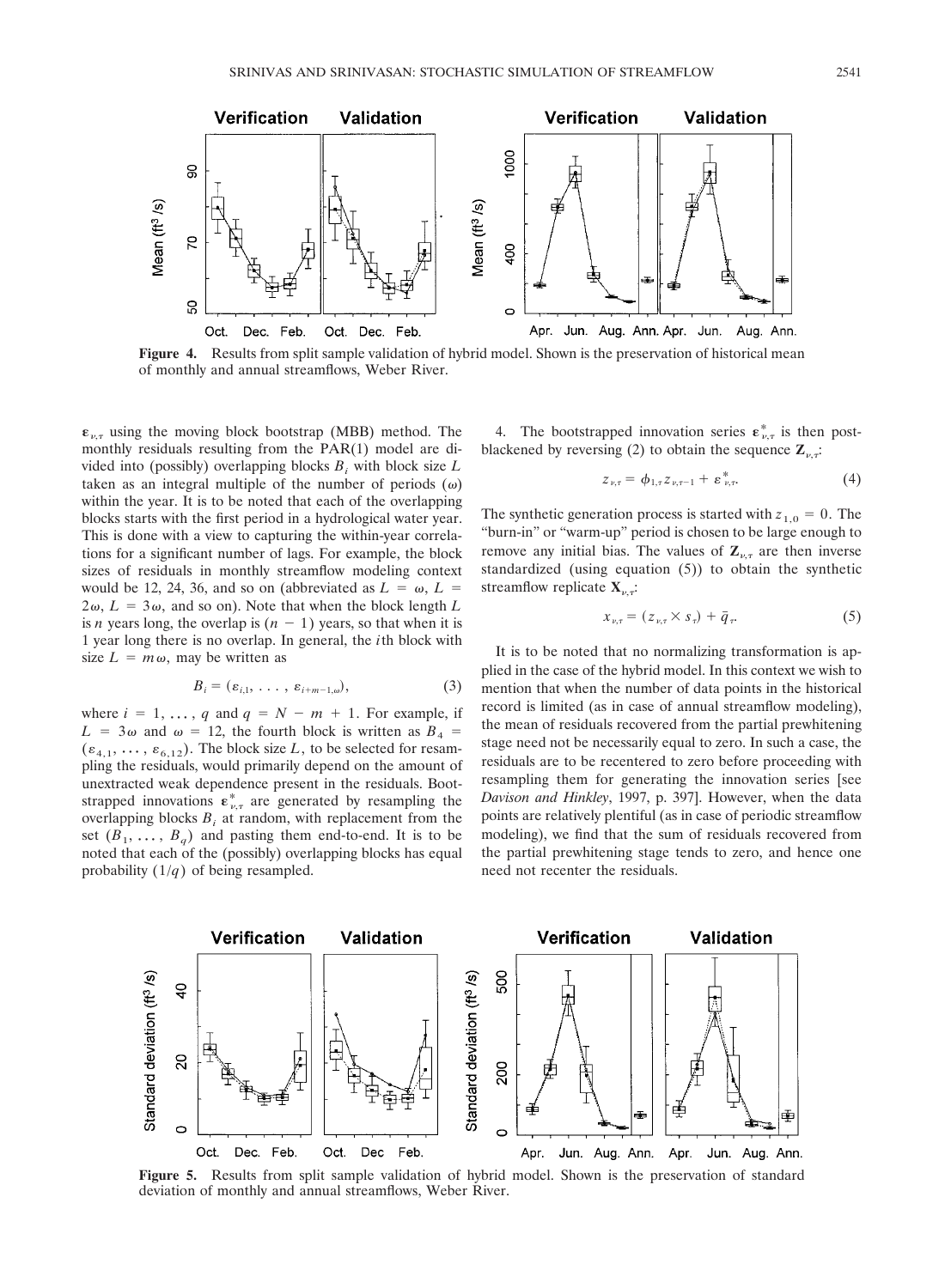

**Figure 6.** Results from split sample validation of hybrid model. Shown is the preservation of skewness of monthly and annual streamflows, Weber River.

## **3. Hybrid Effect**

The results presented in this section aim to bring out the efficacy of the hybrid model (HM) in effectively blending the two constituents, namely, a simple periodic autoregressive model of order one with no normalizing transformation (PAR(1)-NT) and moving block bootstrap (MBB), so that the resulting simulations are statistically indistinguishable from the historical streamflows. The data set chosen for the illustration is the 83-year (1905–1988) record of observed monthly streamflows of the Weber River, near Oakley, Utah (U.S. Geological Survey station number 10128500). This streamflow data set has been chosen because it displays a complex linear dependence structure extending over a number of lags and a reasonable length of reliable streamflow record is available. Recently, this data set has been used by *Lall and Sharma* [1996] for modeling periodic streamflows. To illustrate the hybrid effect, a reasonable block size of  $L = 3\omega$  is used for both HM and MBB. In order to enable the appreciation of the hybrid effect, the results of performance of the hybrid model are presented alongside those of its own constituents, namely, PAR(1)-NT and MBB, in the form of box plots.

The mean and the standard deviation of observed streamflows are well reproduced by the hybrid model and its constituents (PAR(1)-NT and MBB) at both monthly and aggregated annual levels. The same is not presented herein, for brevity. Being a data-driven model, MBB reproduces skewness of flows at monthly and aggregated annual levels (see Figure 1a). In the case of HM, no normalizing transformation is applied to the historical data, and hence skewness of historical streamflows is apparently retained in the residuals that are extracted from the partial prewhitening stage. The skewness contained in these residuals is well reproduced in the bootstrapped innovations. Postblackening these innovations, in turn, synthesizes replicates that exhibit nearly the same behavior as MBB with regard to the preservation of skewness of monthly flows (Figure 1b). The hybrid model is found to inherit the characteristic of capturing the salient features of the marginal distribution (asymmetry, peakedness, and multimodality) of observed flows from its nonparametric constituent (MBB) and is able to provide some smoothing and limited extrapolation, owing to its parametric constituent. More details on these results are available from the authors and can be obtained on request.

As expected, the first-order serial correlations are well reproduced by PAR(1)-NT (the simple parametric model used as a component in HM), but not the significant higher-lag serial

correlations (Figure 2). In contrast, MBB (the nonparametric component in HM) is able to preserve all the within-year serial correlations well. This is because MBB resamples blocks of observed streamflows, with block size taken in multiples of the number of periods in a water year (12 for monthly streamflow modeling) and that each block begins with the first month of a water year.

Modeling monthly serial correlations across water years (abbreviated SCAWY) is important for the efficient simulation of the critical water use (validation) statistics (especially when such correlations are significant). It is noted from Figure 2 that MBB does not preserve SCAWY. This is because year-to-year dependence gets destroyed at the boundaries between the adjoining blocks of streamflows. If this performance is to be improved, a much longer block size must be chosen for resampling the flow data. However, this reduces the variety in the simulations, which is undesirable. On the other hand, it is observed from Figure 2 that the hybrid model is able to preserve the serial correlations within the water year as well as those between adjoining water years satisfactorily, owing to the hybrid effect. With regard to preservation of lower-lag SCAWY (lag-1 serial correlation of October), it may be noted that HM is gaining from its parametric constituent almost entirely, with only a very minor supplementation by MBB, while in the case of higher-lag SCAWY (for instance, lag-4 serial correlations of flows of October–January months), a considerable portion of the dependence is extracted by the PAR(1)-NT model itself during the prewhitening process (though not entirely, since it is only a first-order model), and the weak dependence remaining in the residuals from the PAR(1)-NT model is captured reasonably well by the innovations during the resampling process using MBB. Eventually, when the postblackening of the innovations is performed, the amount of dependence present in the observed streamflows is well preserved by the resulting synthetic replicates. One more interesting point to note in Figure 2 is that whenever the parametric model (at the prewhitening stage) provides a high amount of overfitting or underfitting of any of the serial correlations referred, the same effect is transmitted to HM also, but to a lesser degree. For example, see lag-3 serial correlation of October month flows for the overfitting effect (Figures 2g and 2i) and lag-4 serial correlation of January month flows for the underfitting effect (Figures 2j and 2l). This moderation is provided by the resampling of residuals using MBB.

The hybrid effect with regard to preservation of nonlinear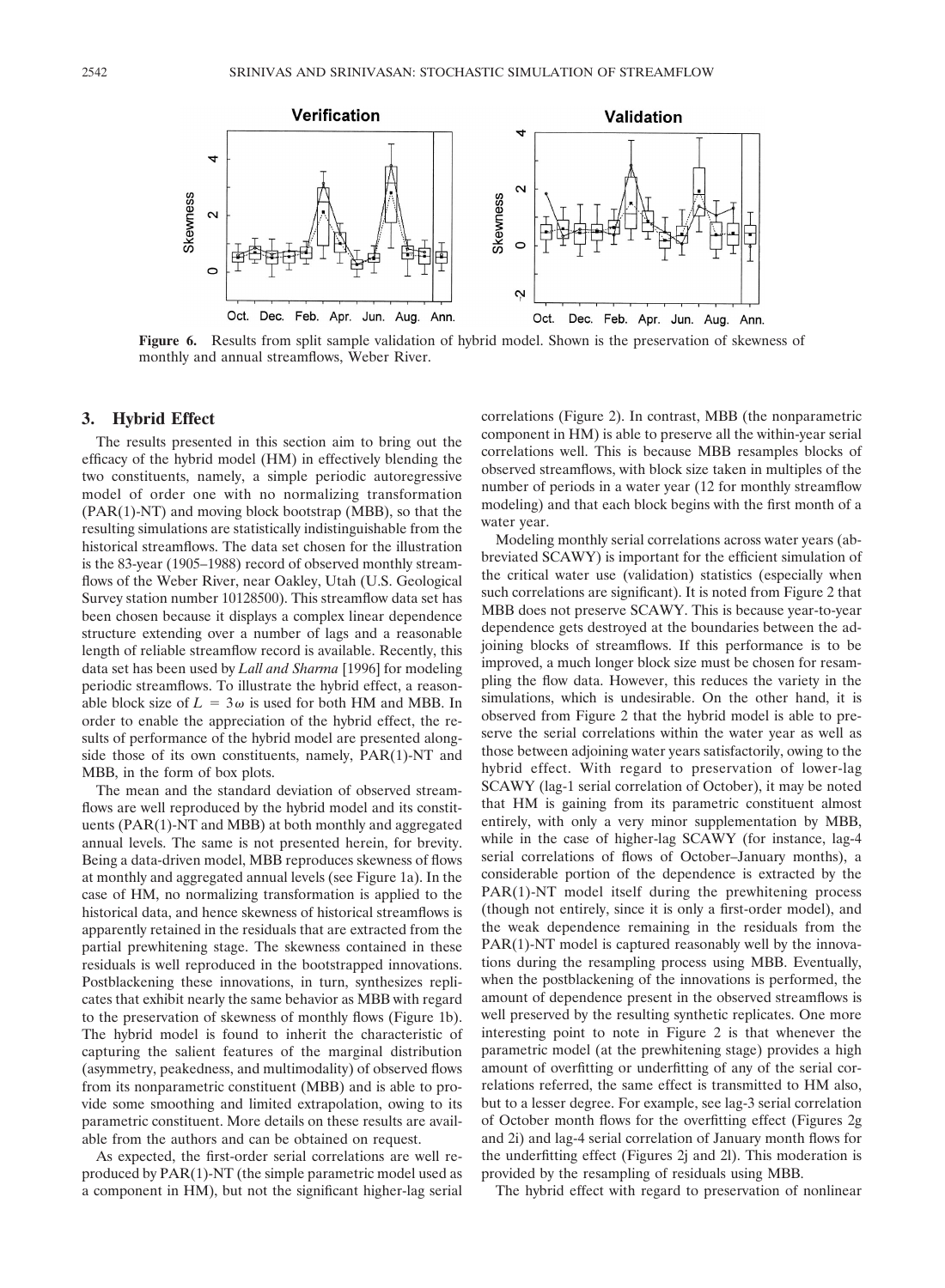

**Figure 7.** Results from split sample validation of hybrid model. Shown is the preservation of serial correlations of monthly streamflows and autocorrelation of annual streamflows, Weber River.

dependence (defined in terms of state-dependent correlations) [*Sharma et al*., 1997] is presented in Figure 3. A significant difference between the above- and below-median pairs of historical correlations in either the forward or backward direction indicates the presence of nonlinearity. Simulations from PAR(1)-NT are not able to preserve state-dependent correlations for months with significant nonlinearity (Figures 3a, 3d, 3g, and 3j). In contrast, MBB is good at reproducing the statedependent correlations except for the ones between months of adjoining water years (Figures 3b, 3e, 3h, and 3k). Here again, the reason for MBB not being able to preserve the statedependent correlations between months of adjoining water years is the loss of dependence due to the discontinuities between the moving blocks. As discussed earlier, HM is able to overcome the aforementioned shortcoming of MBB owing to the hybrid effect (Figures 3c, 3f, 3i, and 3l).

## **4. Split Sample Test**

In this section we intend to investigate whether the hybrid model presented herein is able to capture repeatable statistical structure present in the observed streamflows, through a split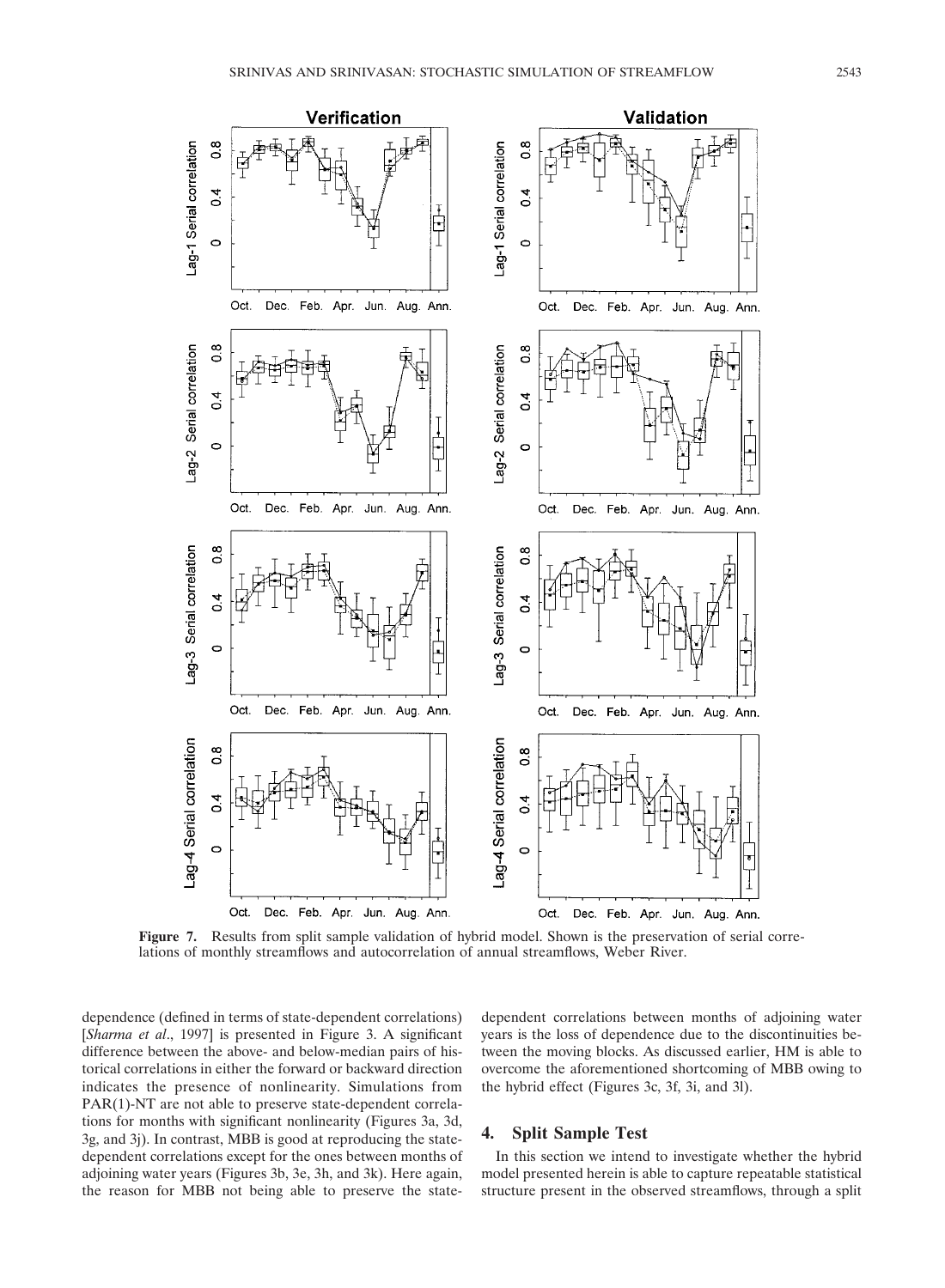

**Figure 8.** Results from split sample validation of hybrid model. Shown is the preservation of statedependent correlations of historical monthly streamflows, Weber River.

sample validation test, performed on monthly streamflows of Weber River (Utah). The split sample test was carried out in two phases, namely, calibration and validation.

### **4.1. Calibration Phase**

The hybrid model was calibrated with the first 55-year record (1905–1960) of Weber River's historical streamflows (equal to about two thirds of the historical record length of 83 years). The calibration process involves estimation of (1) periodic means; (2) periodic standard deviations; (3) periodic autoregressive parameters of the linear parametric model (PAR(1)- NT) used for partial prewhitening of the historical streamflows; and (4) the block size to be adopted for resampling the resulting residuals using MBB. One hundred synthetic replicates, each of size 55 years, are generated, as per the procedure described in section 2. The block size of residuals for which the historical statistics of interest are well reproduced in the synthetic simulations is selected. In the case of the 55-year Weber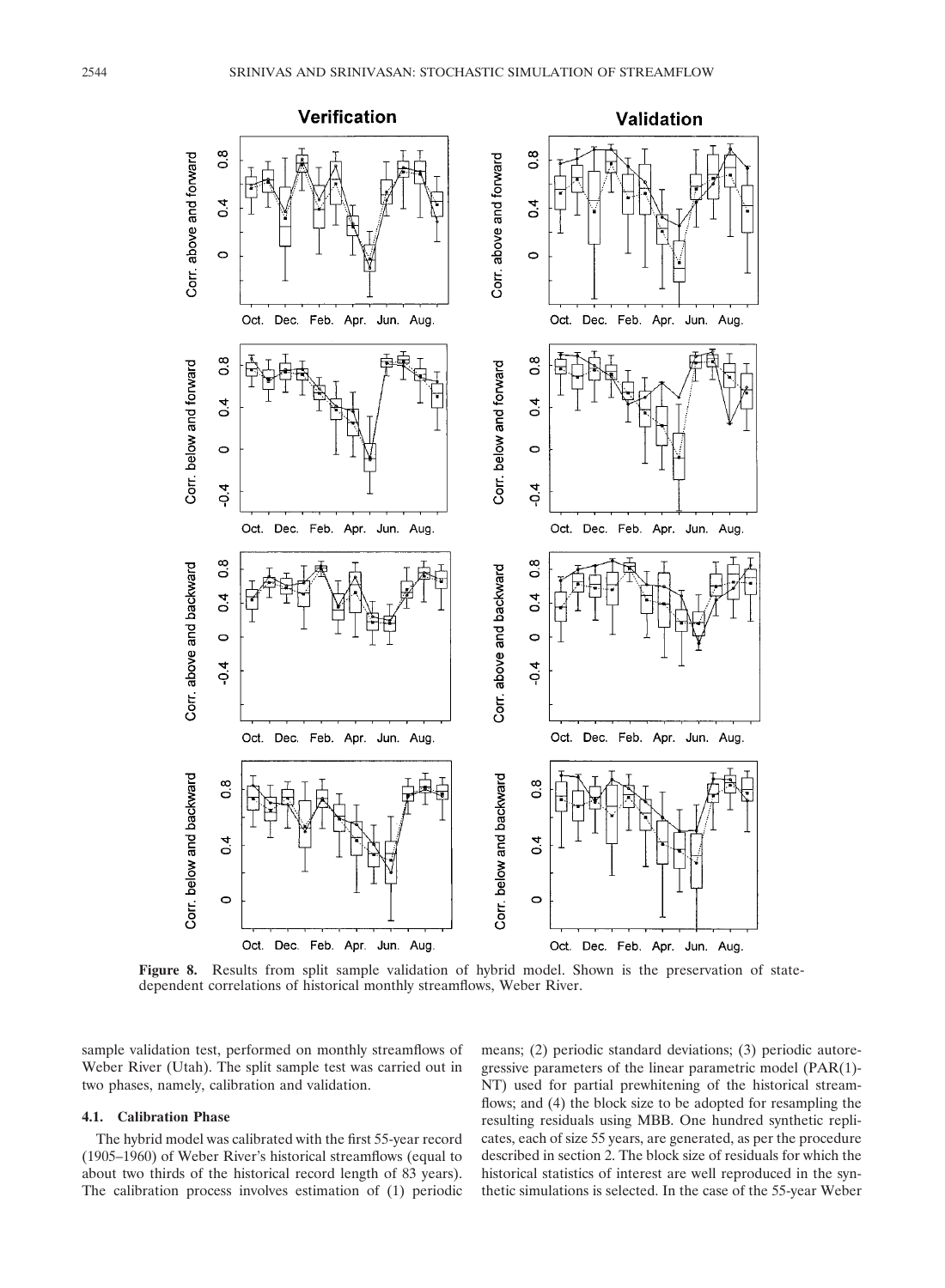

**Figure 9.** Results from split sample validation of hybrid model. Shown is the preservation of marginal distributions of monthly streamflows of November and March and annual streamflows, Weber River.

River flows, HM is seen to satisfactorily reproduce summary statistics, monthly serial correlations, autocorrelations at annual level, and state-dependent correlations, when a block size of  $2\omega$  is used for resampling the residuals (see verification in Figures 4–8).

#### **4.2. Validation Phase**

The residuals extracted from the calibration phase are bootstrapped in blocks of size  $2\omega$  (block size selected in calibration phase) to obtain innovations. These innovations are then postblackened using the periodic autoregressive parameters (estimated in calibration phase), followed by inverse standardization using periodic means and periodic standard deviations (estimated in the calibration phase) to obtain 100 synthetic replicates each 28 years long. These synthetic replicates are tested for their ability to reproduce a wide variety of statistics of the remaining 28-year (1960–1988) observed streamflow record of Weber River (not used in calibration phase). Figures 4–9 show that simulations from the validation phase reproduce various statistics of interest fairly well. One may note considerable deflation in the preservation of the monthly standard deviation in the low-flow months (validation in Figure 5). This



**Figure 10.** Results from split sample validation of hybrid model. Shown is the preservation of reservoir storage capacity of historical monthly streamflows for the test data set, Weber River  $(1 \times 10^6 \text{ m}^3 = 0.8112 \times 10^3 \text{ acre-feet})$ .

is possibly due to some amount of nonstationarity inherent in the historical flow data (as can be observed from the differences in the historical monthly standard deviation values for the calibration and the test data sets (Figure 5)) that the stationary hybrid model cannot capture. Further, it may be noted from Figure 10 that the reservoir storage statistic (known as storage validation statistic according to *Stedinger and Taylor* [1982]) is well reproduced for the 28-year test data set. The reservoir storage capacities required to cater to yields of 50% mean annual flow (MAF) to 95% MAF (at 5% MAF intervals) are computed using the sequent peak algorithm [*Loucks et al*., 1981, p. 235] assuming the demand to be fixed and uniform over the 12 months of the water year.

## **5. Performance Comparison With SPIGOT and NPD**

In this section we compare the performance of the hybrid model with the popular SPIGOT [*Grygier and Stedinger*, 1990] and nonparametric disaggregation (NPD) [*Tarboton et al*., 1998] models in simulating the 80-year (1906–1985) observed monthly streamflow record of the San Juan River (station number AF3555 from U.S. Bureau of Reclamation Colorado River simulation system). This station is located near Archuleta, New Mexico, at 36°48′05"N latitude and 107°41′51"W longitude and at an elevation of 1724 m (5655 feet) above mean sea level. This streamflow data set has been chosen because it contains appreciable nonlinear dependence and the record length available is reasonable. Moreover, it has been recently used for temporal disaggregation modeling by *Tarboton et al*. [1998], and the results reported therein enable the performance comparison. The performance comparison is presented in terms of preservation of (1) summary statistics at monthly and annual levels; (2) linear dependence structure (expressed in terms of serial correlations and autocorrelations); (3) nonlinear dependence (expressed in terms of state-dependent correlations [*Sharma et al.*, 1997]; and (4) reservoir storage statistic.

Historical mean monthly streamflows and the historical mean annual streamflows are well reproduced by the hybrid model (not presented herein for brevity). In reference to the preservation of standard deviation, the SPIGOT model shows some deflation in the October, August, and September months, whereas the NPD model is seen to inflate standard deviations at both monthly and annual levels. In contrast, HM is able to reproduce standard deviations at both periodic and annual levels (Figure 11). Likewise, one may note from Figure 12 that HM is good at reproducing the skewness of observed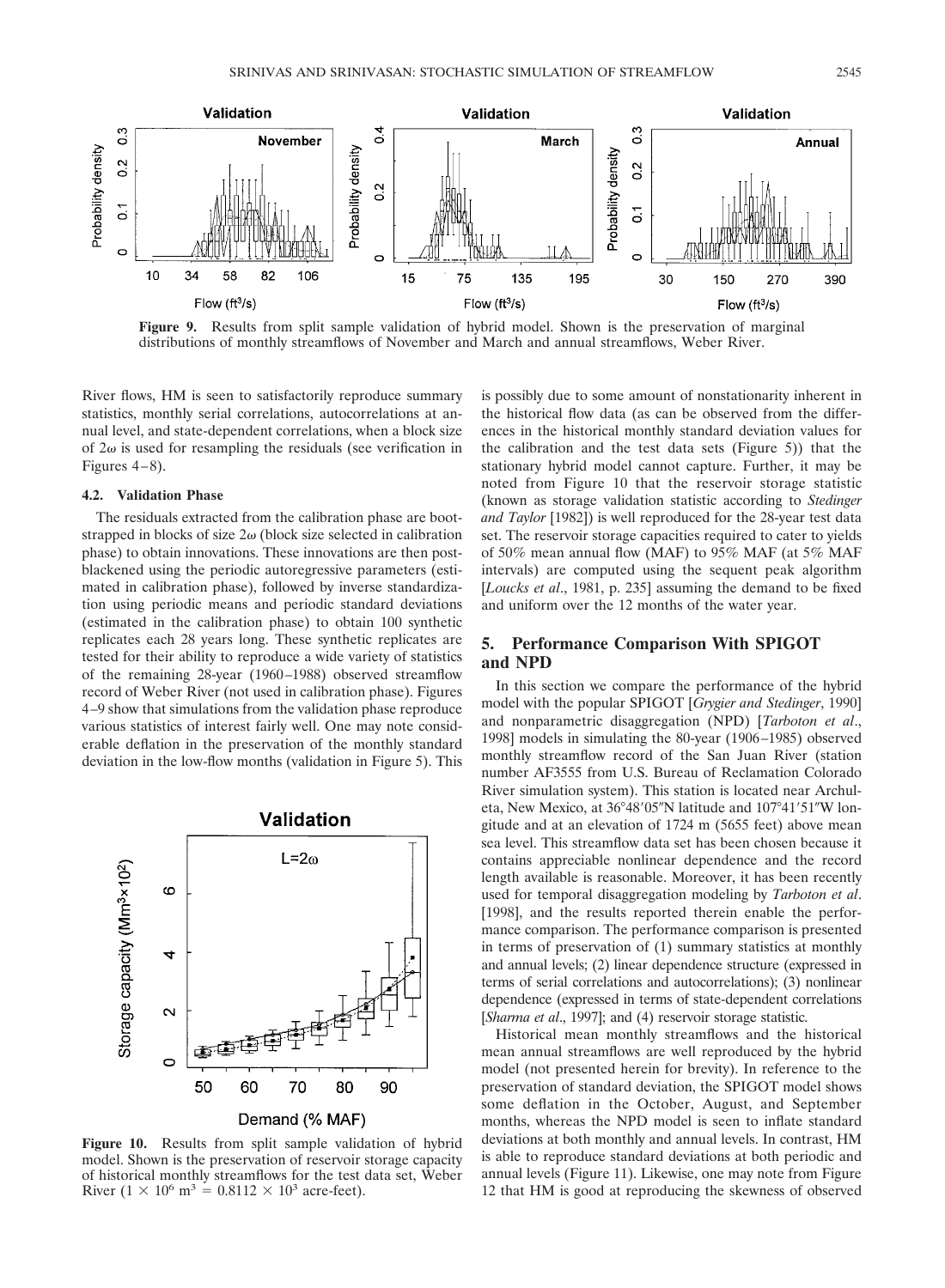

**Figure 11.** Preservation of standard deviation (SD) of San Juan streamflows at monthly and aggregated annual levels. Shown is a comparison between (a) SPIGOT, (b) nonparametric disaggregation (NPD) model, and (c) hybrid model (HM).

flows at both monthly and annual levels compared with the SPIGOT and NPD models.

From the results presented by *Tarboton et al*. [1998, Figure 10], it may be noted that although the NPD model exhibits a better performance compared with SPIGOT, in terms of reproducing month-to-month cross correlations, bias is seen for some of the higher-lag within-year cross correlations (such as 2-11, 2-12, 3-11, and 3-12). Furthermore, the NPD model is seen to inflate a few of the month-to-annual cross correlations. In contrast, it can be seen from Figure 13 that HM is better at reproducing the month-to-month and month-to-annual cross correlations for the 80-year streamflow record of San Juan River.

In reference to state-dependent correlations, it is seen from *Tarboton et al*. [1998, Figure 14] that the above-median and forward correlations are poorly preserved by the SPIGOT model, while the NPD model shows a reasonable preservation. Furthermore, both the SPIGOT and NPD models are not able to capture the historical trend of the below-median and forward correlations, as can be noted from Figure 12 of *Tarboton et al*. [1998, p. 116]. In contrast, HM is able to exhibit a reasonable preservation of all the four state-dependent correlations (Figure 14). Moreover, it may be seen from Figure 15 that the hybrid model is able to preserve serial correlations across water years (SCAWY) owing to the hybrid effect.

To enable comparison of the performance of HM with SPIGOT and NPD models in predicting reservoir storage statistics of the San Juan River, results are presented in terms of relative bias (R-bias) (equation (6)) and relative root-mean-



**Figure 12.** Preservation of skewness of San Juan streamflows at monthly and aggregated annual levels. Shown is a comparison between (a) SPIGOT, (b) nonparametric disaggregation (NPD) model, and (c) hybrid model (HM).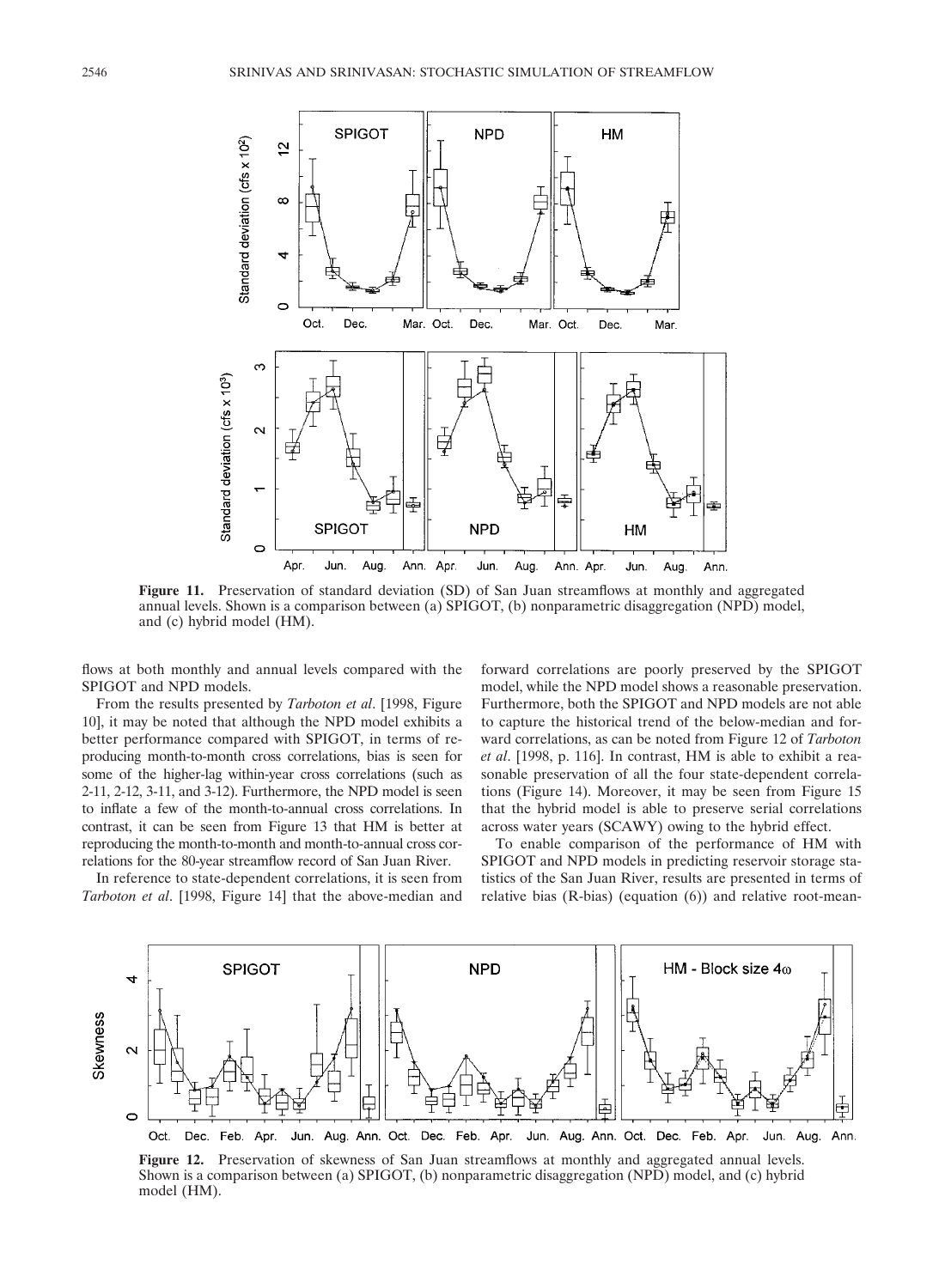



**Figure 13.** Simulated and observed cross-correlation pairs using HM. The sequence along the *x* axis is 1-2,  $1-3, \ldots, 1-12, 1-A, 2-3, 2-4, \ldots, 2-12, 2-A, 3-4,$  and so on. Here  $(1,2)$  indicates cross correlation between months 1 and 2, (1,A) indicates cross correlation between month 1 and annual aggregate. Months are numbered according to the water year (1, October; 2, November; 4, January; and so on), San Juan River.

square error (R-RMSE) (equation (7)) computed over 100 synthetic replicates.

$$
R-bias = \left[K_{hist} - \frac{1}{N} \sum_{i=1}^{N} K_i\right] / K_{hist}
$$
 (6)

$$
R\text{-RMSE} = \left[\frac{1}{N} \sum_{i=1}^{N} (K_{\text{hist}} - K_i)^2\right]^{1/2} / K_{\text{hist}},\tag{7}
$$

where  $K_{\text{hist}}$  denotes the storage capacity estimated from observed (historical) flows;  $K_i$  is the storage capacity estimated from the *i*th synthetic replicate, and *N* denotes the number of synthetic replicates. It is to be noted that for the SPIGOT and NPD models, the results extracted from *Tarboton et al*. [1998, p. 116] (wherein R-bias and R-RMSE are reported for only 50% and 90% MAF demand levels) are presented in Table 1 alongside the results of the hybrid model, for the sake of comparison. However, for the hybrid model, the preservation of reservoir storage statistics is presented in Table 2 for the intermediate demand levels (from 55% to 85% MAF at 5% MAF intervals).

The simulations from the SPIGOT and NPD models overestimate the storage capacity at a low demand level of 50% MAF and underestimate the same at the higher demand level of 90% MAF. It may be noted from Table 1 that at 90% demand level, the SPIGOT model, in addition to highly underestimating the storage capacity, is not able to show sufficient variation, indicating a poor preservation of the statistic.



**Figure 14.** Preservation of state-dependent correlations of monthly streamflows of San Juan River by the hybrid model (HM) for a block size of  $4\omega$ .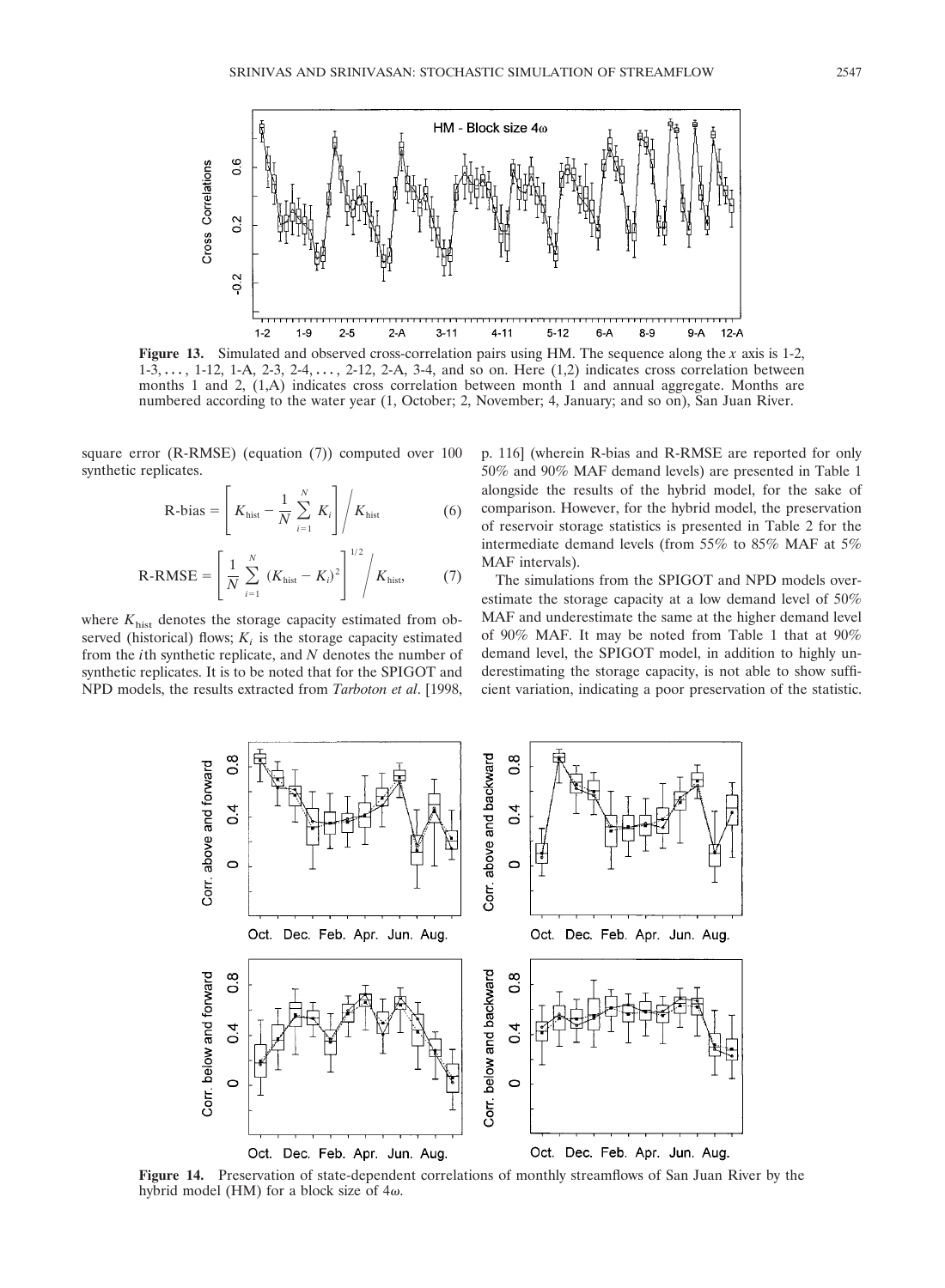

**Figure 15.** Preservation of cross-year serial correlations of monthly streamflows of the San Juan River by the hybrid model for a block size of  $4\omega$ . Notation 1–12 on the *X* axis indicates serial correlation between month 1 of current hydrological water year and month 12 of previous water year. Months are numbered according to the water year (1, October; 2, November; 4, January; and so on).

This may be because the SPIGOT model is not designed to preserve the higher-lag serial correlations. Moreover, it is not able to preserve the skewness that well. Furthermore, the preservation of the marginal distribution also seems wanting (see Figure 11 of *Tarboton et al*. [1998, p. 115]). On the other hand, the hybrid model (with  $L = 4\omega$ ) is able to provide a reasonable prediction of the storage capacity at the lower demand level of 50% MAF. However, even the hybrid model deflates the storage capacity at higher demand level (90% MAF). This is due primarily to the inability to reproduce some of the higher-lag annual autocorrelations that are significant in the case of San Juan River flows. In addition, it may be observed from Table 2 that HM is able to predict the reservoir storage capacity from 55% to 85% MAF fairly well. This may be attributed to the better preservation of skewness, marginal distribution, and the seasonal dependence structure including SCAWY.

#### **6. Summary and Conclusions**

A new hybrid stochastic model that effectively blends the merits of the parsimonious parametric model (PAR(1)NT) and simple moving block bootstrap (nonparametric) model has been presented for simulating multiseason streamflows. The first part of the paper demonstrates the hybrid character of the model through stochastic simulations performed using monthly streamflows of Weber River (Utah) that exhibit a complex dependence structure. Following this, a split sample validation is performed on the Weber River monthly streamflows to show that the hybrid model is able to capture repeatable statistical structure present in the observed streamflows. The latter part of the paper presents a performance comparison between SPIGOT [*Grygier and Stedinger*, 1990], NPD [*Tarboton et al*., 1998], and HM in simulating

historical monthly streamflows of San Juan River (New Mexico)

This hybrid model is shown to offer better simulations than its own constituents, by acquiring certain properties that are characteristic of either of these models. The efficiency of HM with regard to preservation of skewness and salient features of the marginal distributions is attributed primarily to the nonparametric component MBB, while the parametric component aids in achieving some smoothing. The preservation of multiple-lag cross-year serial correlations is due to the hybrid effect. The hybrid model ensures annual-to-monthly consistency, thus averting the adjustments to monthly or annual flows and the associated problems that surface in the case of linear parametric disaggregation models.

For the appropriate block size chosen, the hybrid model is seen to perform reasonably well in predicting the reservoir storage (validation) statistic. Compared with SPIGOT (parametric) and NPD (nonparametric) models, HM is seen to be better at reproducing a wide variety of statistics for the San Juan River.

Although the hybrid model presented here uses a simple PAR(1) model for partial prewhitening and MBB for bootstrapping the residuals, one can try other hybrid variants too. The extension of this hybrid model to multisite, multiseason hydrologic modeling requires devising the residual resampling strategy in such a way as to maintain the contemporal relationships between the residuals of different sites considered. Research in this direction is under way. Further theoretical and computational efforts should focus on exploring methods that can combine the advantages of the parsimonious parametric models with the wealth of nonparametric methods to effect better streamflow synthesis, which is important in operational hydrology.

**Table 1.** Comparison of Predictions of Reservoir Storage Capacity Statistic for the 80-Year Monthly Streamflow Record of San Juan River

| Demand Level,<br>$%$ Mean | Model             |                |                   |                |                |                |  |  |  |
|---------------------------|-------------------|----------------|-------------------|----------------|----------------|----------------|--|--|--|
|                           | <b>SPIGOT</b>     |                |                   | <b>NPD</b>     | HM             |                |  |  |  |
| Annual Flow               | R-Bias            | R-RMSE         | R-Bias            | R-RMSE         | R-Bias         | <b>R-RMSE</b>  |  |  |  |
| 50<br>90                  | $-0.192$<br>0.412 | 0.457<br>0.457 | $-0.387$<br>0.284 | 0.520<br>0.395 | 0.097<br>0.337 | 0.216<br>0.453 |  |  |  |